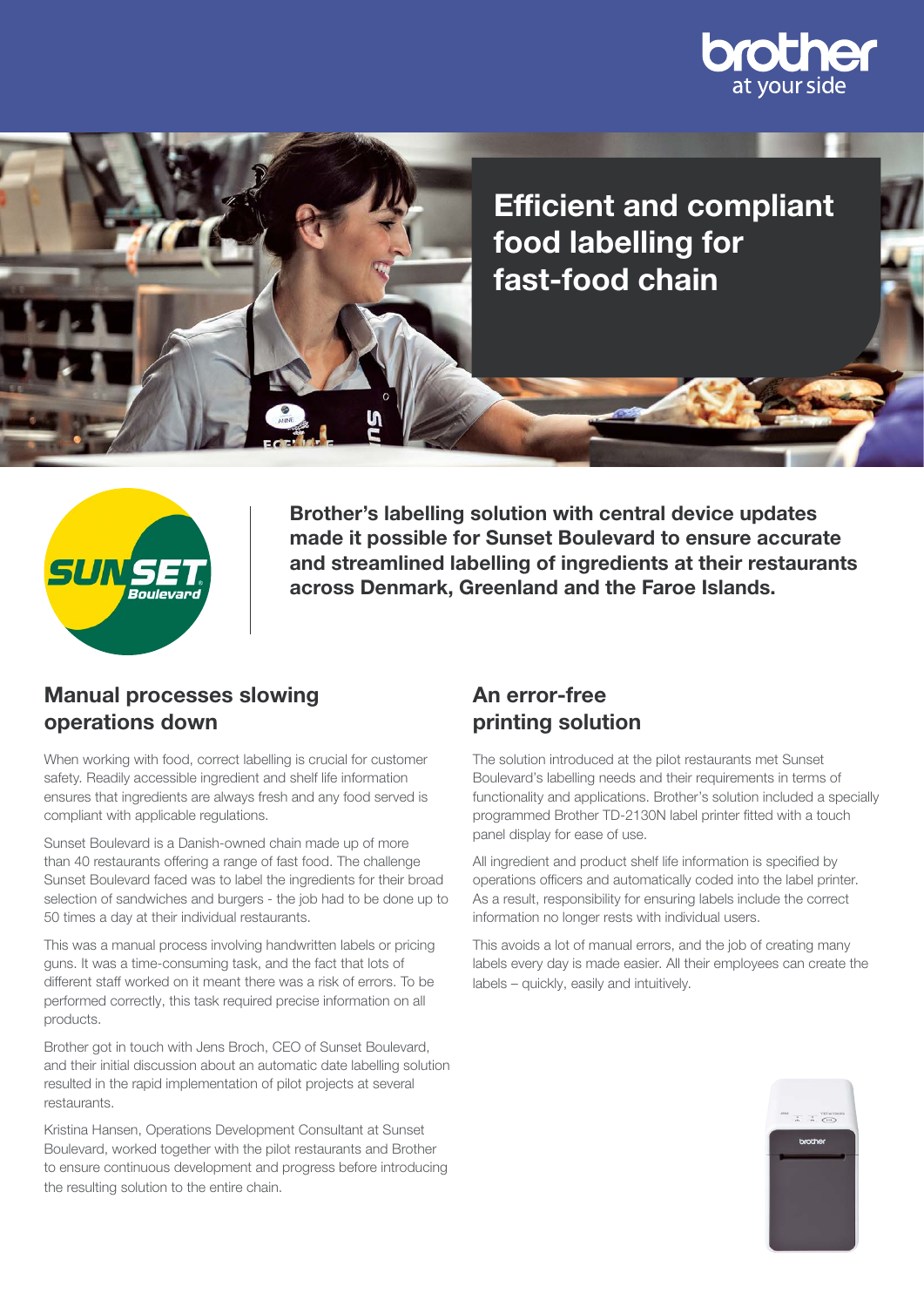

"Our partnership with Brother has gone well, with regular discussions throughout the project and a high level of service. We've come up with the perfect solution that meets our need for fast and precise labelling of ingredients and products."

Kristina Hansen, Operations Development Consultant at Sunset Boulevard.



#### Changes made centrally

One of the things Sunset Boulevard required was to be able to update all label printers simultaneously to include new information. The aim of this was to optimise operations, but also to ensure that all restaurants use the same specifications for their ingredients.

The solution involved installation of Wi-Fi modules on the label printers and linking them up to the restaurants' wireless networks. BRAdmin, the Brother administration tool, was used to make any changes just once before transferring the updates automatically to label printers at all the Sunset Boulevard restaurants across Denmark – and in Greenland and the Faroe Islands as well.

## Compliant label printing

For Sunset Boulevard, it was crucial to ensure its labels were compliant with applicable legislation for the labelling of food, which involves the use of correct labels showing the time and date.

It was also important for them that the label printer be both intuitive and user-friendly so that staff can create labels quickly, without needing special training for labelling products.

## An independent, mobile solution

All information on the individual ingredients is stored in the label printer, so no network connection is required. This means the printer can be moved to any location at the restaurant and labels can be printed from the best possible location.